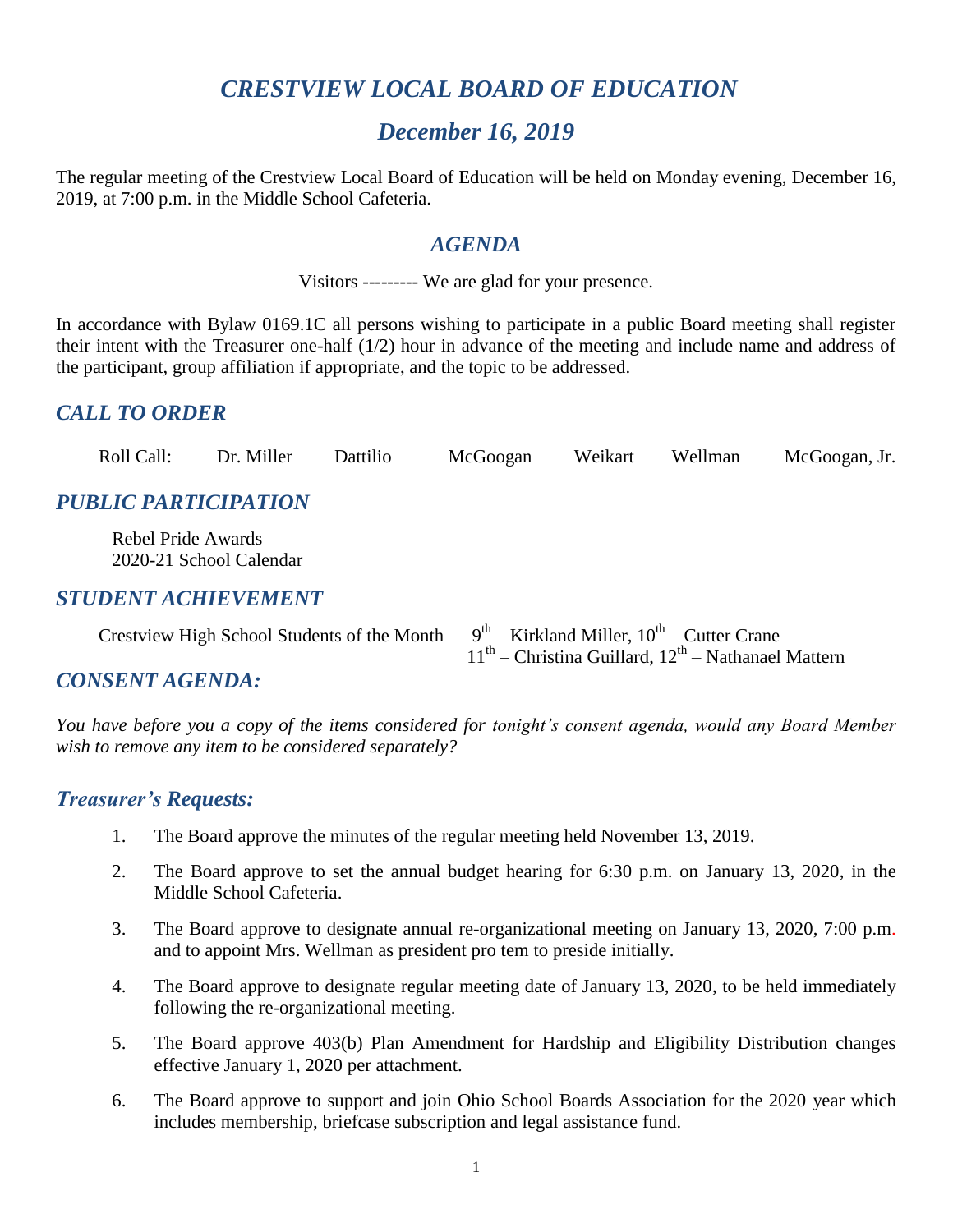7. The Board accept the following grants and authorize the Superintendent and Treasurer to complete the budget requests and take the necessary action to implement the programs:

| Title I                               | \$256,456.86 |
|---------------------------------------|--------------|
| Title II A                            | 39,574.01    |
| Title IV A                            | 18,297.74    |
| Title V                               | 26,942.51    |
| <b>Title VI B-Restoration</b>         | 9,214.35     |
| Title VI B-IDEA                       | 24,305.49    |
| <b>Healthy Kids Grant</b>             | 4,200.00     |
| <b>OneNet Ohio Grant</b>              | 5,400.00     |
| <b>School Safety Training Grant</b>   | 5,405.93     |
| <b>Student Wellness &amp; Success</b> | 320,000.00   |
| <b>TOTAL</b>                          | \$709,796.89 |

#### *Superintendent's Requests:*

- 1. The Board adopt the 2020-21 school year calendar as presented.
- 2. The Board approve to revise the following substitute teachers substitute pay rate to \$90.00 per day effective January 1, 2020.
- 3. The Board approve the stipend payment to the following certificated personnel for the 2019-20 school year as per salary schedule for the assignments designated: all required reports are on file:

Matthew Evans – Cooperating Teacher Supervision of student teacher Sara Householder – Cooperating Teacher Supervision of student teacher Colby Adams – Cooperating Teacher Supervision of student teacher Lisa Campbell – Cooperating Teacher Supervision of student teacher Jill Griffith – Cooperating Teacher Supervision of student teacher Laura Dedo-Spencer – Cooperating Teacher Supervision of student teacher

 4. The Board grant pupil activity contracts to the following nonteaching personnel for the 2019-20 school year as per salary schedule for the assignment designated pursuant to O.R.C. 3313.53; all required reports are on file:

> Corey Hill – CHS Varsity Assistant Baseball Coach Tristan Reynolds – CHS Junior Varsity Baseball Coach

5. The Board grant pupil activity contract to the following nonteaching personnel for the 2019-20 school year as per salary schedule for the assignment designated pursuant to O.R.C. 3313.53; pending receipt of all required reports:

Sarah Julian – CMS  $7<sup>th</sup>/8<sup>th</sup>$  Winter Sports Cheerleading Advisor

6. The Board approve the following personnel for Athletic Department event positions for 2019-20 school year:

> Chris Hancox – CHS Boys Basketball Clock Operator Scott Hughes – CHS Boys Basketball Scorekeeper

7. The Board approve the following as non-paid volunteer for the 2019-20 school year; all required reports are on file:

Timothy Vargo – CHS Volunteer Junior Varsity Assistant Baseball Coach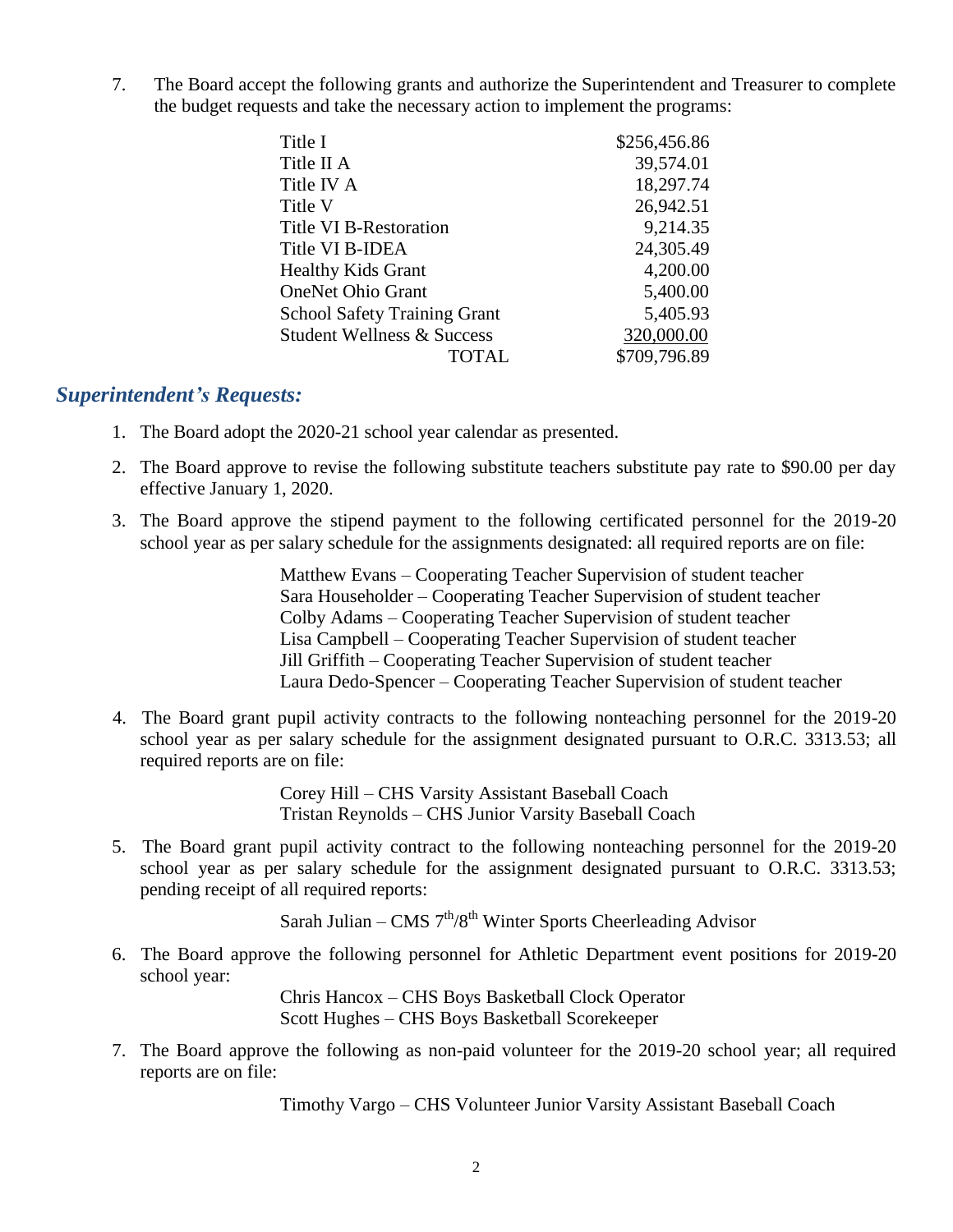8. The Board approve the following as the volunteer musical director for the Grade 3/4 production of "We Are Monsters" for the 2019-20 school year; all required reports are on file:

#### Jill Griffith

 9. The Board grant supplemental contracts to the following licensed personnel for the 2019-20 as per salary schedule for the assignment designated; all required reports are on file:

> Tobin Bacon – Winter Sports Combined  $5<sup>th</sup>/6<sup>th</sup>$ Tobin Bacon – Spring Sports Combined  $5<sup>th</sup>/6<sup>th</sup>$ Herman Miller – CMS Math Club Jill Hall – School Detention Monitor

 10. The Board approve the following non-teaching personnel be placed on the approved substitute list for the 2019-20 school year, substitute basis only, according to wage rate for the assignment designated; all required reports are on file.

#### *Cafeteria* – Virginia Jones

### **END of CONSENT AGENDA**

Recommend: The Board approve the consent agenda as presented:

| Moved by $\mu$ , second by $\mu$ to approve consent agenda. Vote yes: $\mu$ , $\mu$ , $\mu$ , $\mu$ , $\mu$ , $\mu$ , $\mu$ , $\mu$ , $\mu$ , $\mu$ , $\mu$ , $\mu$ , $\mu$ , $\mu$ , $\mu$ , $\mu$ , $\mu$ , $\mu$ , $\mu$ , $\mu$ , $\mu$ , $\mu$ , $\mu$ , $\mu$ , $\mu$ , $\mu$ |  |  |  |  |
|-------------------------------------------------------------------------------------------------------------------------------------------------------------------------------------------------------------------------------------------------------------------------------------|--|--|--|--|
| Vote no: $\frac{1}{\sqrt{1-\frac{1}{2}}}, \frac{1}{\sqrt{1-\frac{1}{2}}}, \frac{1}{\sqrt{1-\frac{1}{2}}}$ . Absent: $\frac{1}{\sqrt{1-\frac{1}{2}}}$ . Motion carried $\frac{1}{\sqrt{1-\frac{1}{2}}}$ . Failed                                                                     |  |  |  |  |

### *Treasurer's Requests/Recommendations not included in Consent Agenda:*

1. Recommend: The Board approve financial reports and investments as prepared and presented.

Moved by \_\_\_\_\_, second by \_\_\_\_\_. Vote yes:  $\frac{1}{\sqrt{2}}$ , \_\_\_\_, \_\_\_\_, \_\_\_\_, \_\_\_\_. Vote no: \_\_\_, \_\_\_\_\_, \_\_\_\_\_\_, \_\_\_\_\_\_\_. Absent: \_\_\_\_\_\_, \_\_\_\_\_\_. Motion carried \_\_\_\_\_\_. Failed \_\_\_\_\_.

2. Recommend: The Board approve agreement with Columbiana County Educational Service Center for Family School Liaison services for the 2019-20 school year.

Moved by \_\_\_\_\_, second by \_\_\_\_\_. Vote yes: \_\_\_\_\_, \_\_\_\_\_, \_\_\_\_\_, \_\_\_\_\_, \_\_\_\_\_. Vote no: \_\_\_\_,  $\underbrace{\hspace{1cm}}$ ,  $\underbrace{\hspace{1cm}}$ ,  $\underbrace{\hspace{1cm}}$  Absent:  $\underbrace{\hspace{1cm}}$ ,  $\underbrace{\hspace{1cm}}$ . Motion carried  $\underbrace{\hspace{1cm}}$ . Failed  $\underbrace{\hspace{1cm}}$ .

3. Recommend: The Board approve copier lease agreement with Ricoh as per pricing, through US Communities for a forty eight (48) month period starting January 2020.

Moved by \_\_\_\_\_, second by \_\_\_\_\_. Vote yes: \_\_\_\_\_, \_\_\_\_\_, \_\_\_\_\_, \_\_\_\_\_, \_\_\_\_\_. Vote no: \_\_\_\_, \_\_\_\_, \_\_\_\_\_, \_\_\_\_\_\_, Absent: \_\_\_\_\_, \_\_\_\_\_. Motion carried \_\_\_\_\_. Failed \_\_\_\_.

4. Recommend: The Board approve the disposal of the following copiers:

| Ricoh MPC4503 $-2$                                                                  | Ricoh MP4002SP $-2$                   |
|-------------------------------------------------------------------------------------|---------------------------------------|
| Ricoh MPC3503 $-2$                                                                  | Ricoh MP5002SP                        |
| Ricoh MP7502SP $-3$                                                                 | Ricoh SP3255FNW                       |
| Ricoh MP 9002SP                                                                     | Ricoh MP301SPF                        |
| Moved by ______, second by ______. Vote yes: ______, ______, ______, ______, ______ | $. \nabla$ vote no: $\theta$ ,        |
|                                                                                     | Absent: , . Motion carried . Failed . |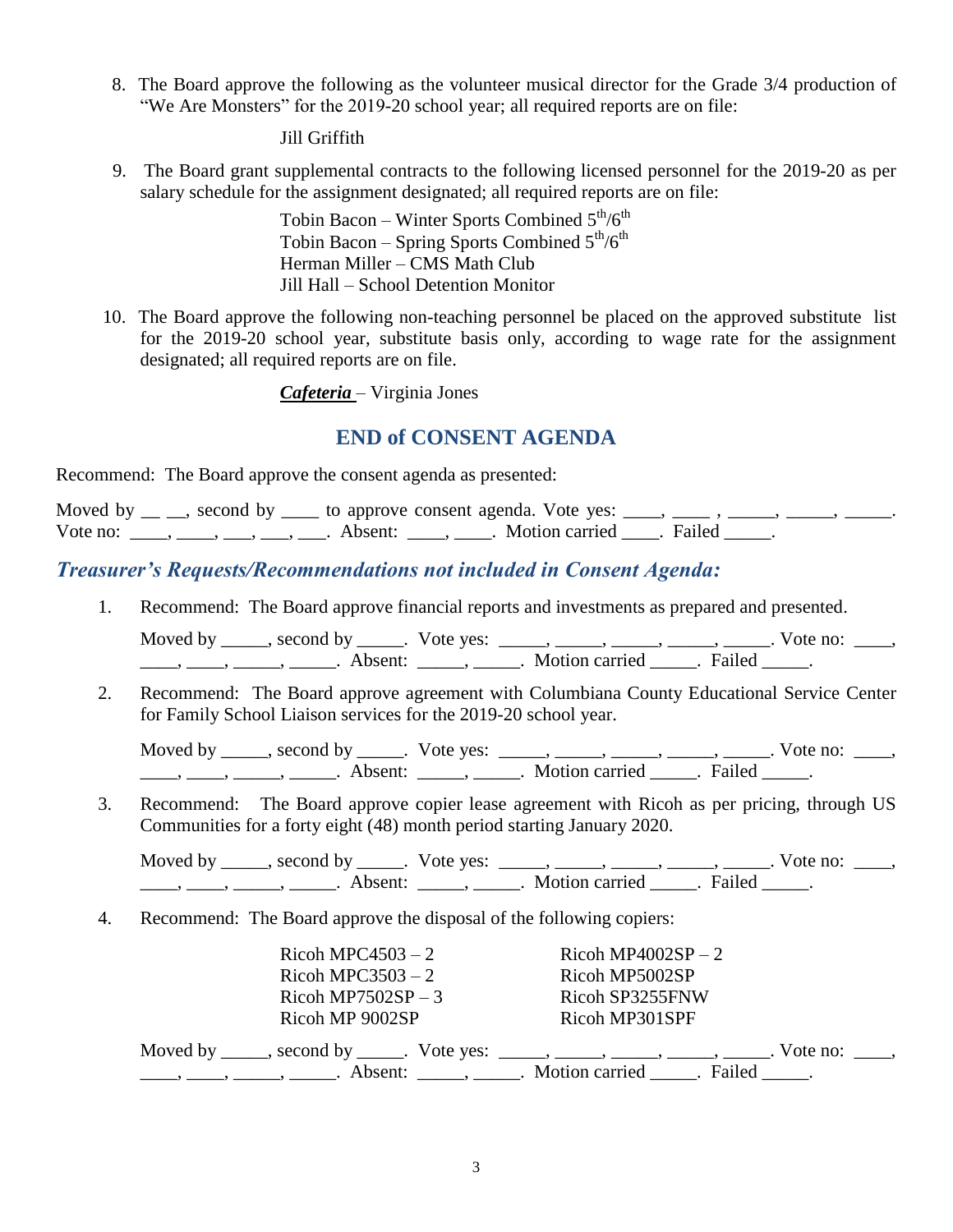#### 5. Recommend: The Board accept donations from:

| a. Mrs. John Hively                    | \$50.00 to CHS Art Club in memory of Patricia Cooley                                          |
|----------------------------------------|-----------------------------------------------------------------------------------------------|
| b. Anonymous                           | \$100.00 to CHS Art Club in memory of Patricia Cooley                                         |
| c. Anonymous                           | \$1,500.00 to Cafeteria for students owing the Cafeteria                                      |
| d. CR Black & Gold Lady Rebel Softball | \$3,427.31 to CHS Softball for Tennessee costs                                                |
| e. Myron Wehr                          | \$100,000.00 for turf campaign or uses as agreed upon by Mr.                                  |
|                                        | Wehr if turf is not completed.                                                                |
| f. Turf Committee                      | \$9,546.19 for turf fund                                                                      |
| g. Anonymous                           | <b>Books for CHS/CMS Library</b>                                                              |
|                                        | Moved by _____, second by _____. Vote yes: _____, _____, _____, _____, _____. Vote no: ____,  |
|                                        | $\dots, \dots, \dots, \dots$ Absent: $\dots, \dots$ Motion carried $\dots$ . Failed $\dots$ . |

## *Board Reports:*

| 1. Career Center Report               | Mr. Wellman       |
|---------------------------------------|-------------------|
| 2. Student Achievement Liaison Report | Mr. Dattilio      |
| 3. Legislative Report                 | Mr. Weikart       |
| 4. Student Board Member Report        | Mr. McGoogan, Jr. |
| 5. OSBA Delegate Report               | Mrs. Wellman      |

## *Board Committee Reports:*

| 1. Buildings & Grounds | Mr. McGoogan |
|------------------------|--------------|
| 2. Athletic Council    | Mr. Dattilio |
| 3. Personnel           | Mrs. Wellman |
| 4. Finance Audit       | Mrs. Wellman |
| 5. Policy              | Mrs. Wellman |
| 6. Communications      | Mr. Weikart  |
| 7. Insurance           | Mr. Weikart  |
| 8. Business Advisory   | Mrs. Wellman |

### *Administrative Reports:*

| 1. Elementary School | Mrs. Dangerfield   |
|----------------------|--------------------|
| 2. Middle School     | Mrs. Lemaster      |
| 3. High School       | Mrs. Nappi         |
| 4. Special Education | Mr. Pancake        |
| 5. Athletic          | Mr. Cusick         |
| 6. Lunchroom         | <b>Miss Wilmes</b> |
| 7. Technology        | Mr. Miller         |
| 8. Transportation    | Mr. Burbick        |
| 9. Maintenance       | Mr. Radman         |
|                      |                    |

## **Superintendent's Report:** Mr. Manley

## *Superintendent's Requests/Recommendations not included in Consent Agenda:*

1. Recommend: The Board adopt the following Board Policies/Bylaws which were presented for review at the November 13, 2019 board meeting: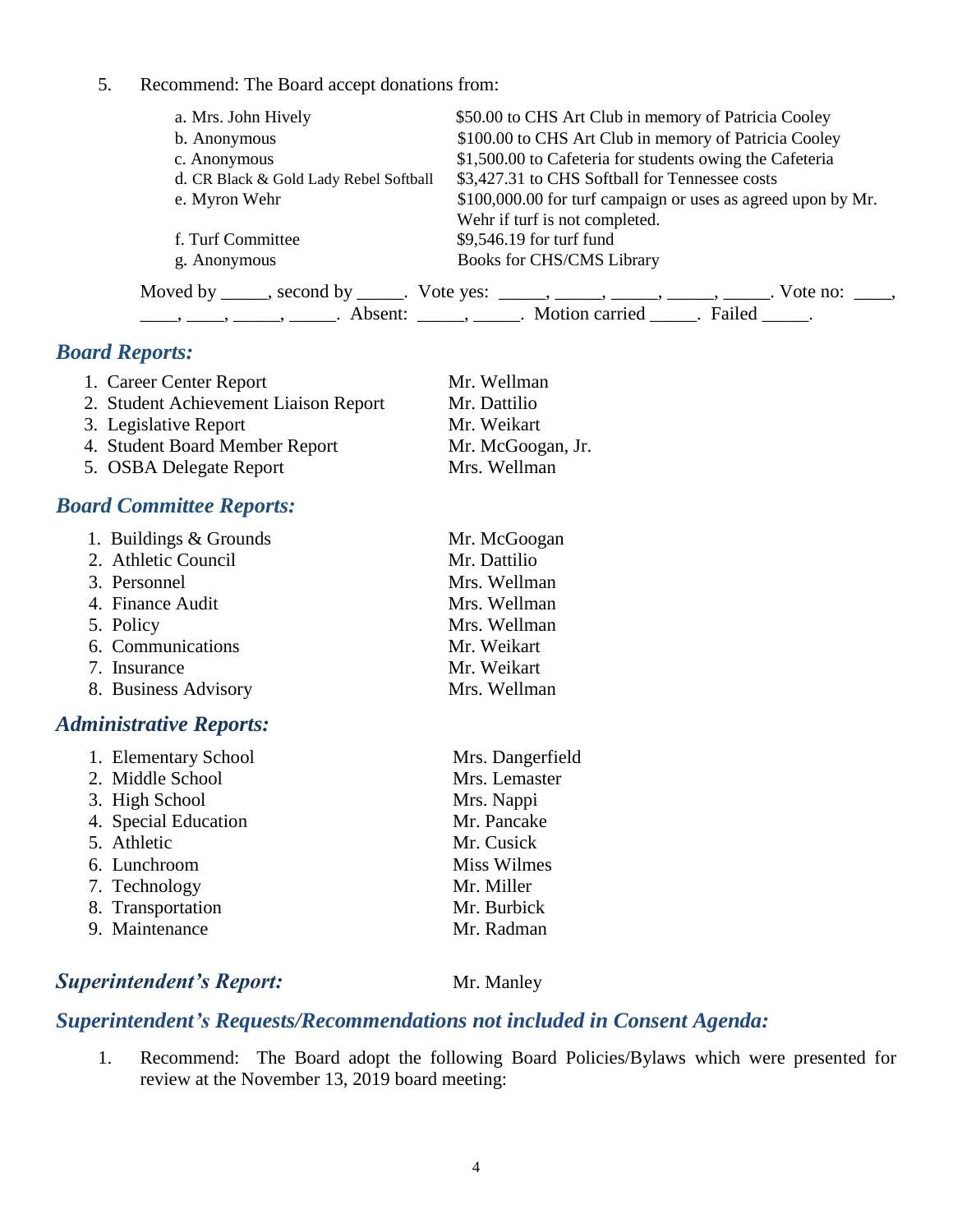| <b>Policy/Bylaw Number</b> | <b>Description</b>                                                                                                                                            | <b>New/Revised/Replacement</b> |
|----------------------------|---------------------------------------------------------------------------------------------------------------------------------------------------------------|--------------------------------|
| 1310                       | <b>Employment of the Treasurer</b>                                                                                                                            | Revised                        |
| 1340                       | Non-Reemployment of the Treasurer                                                                                                                             | Revised                        |
| 1615                       | Use of Tobacco by Administrators                                                                                                                              | <b>New</b>                     |
| 2431                       | Interscholastic Athletics                                                                                                                                     | Revised                        |
| 3215                       | Use of Tobacco by Professional Staff                                                                                                                          | Revised                        |
| 4215                       | Use of Tobacco by Classified Staff                                                                                                                            | Revised                        |
| 5113.02                    | <b>School Choice Options</b>                                                                                                                                  | Revised                        |
| 5200                       | Attendance                                                                                                                                                    | Revised                        |
| 5230                       | Late Arrival & Early Dismissal                                                                                                                                | Revised                        |
| 5350                       | Student Mental Health & Suicide Prevention                                                                                                                    | Revised                        |
| 5460                       | <b>Graduation Requirements</b>                                                                                                                                | Revised                        |
| 5512                       | Use of Tobacco                                                                                                                                                | Revised                        |
| 7300                       | Disposition of Real Property/Personal Property                                                                                                                | Revised                        |
| 7434                       | Use of Tobacco on School Premises                                                                                                                             | Revised                        |
| 7440.03                    | <b>Small Unmanned Aircraft System</b>                                                                                                                         | <b>New</b>                     |
| 8403                       | School Resource Officer                                                                                                                                       | Revised                        |
| 8462                       | <b>Student Abuse and Neglect</b>                                                                                                                              | Revised                        |
| 8500                       | Food Service                                                                                                                                                  | Revised                        |
|                            |                                                                                                                                                               |                                |
|                            | Moved by _____, second by ____. Vote yes: _____, _____, _____, _____, _____, Vote no: _____, _____, Absent: _____, _____. Motion carried _____. Failed _____. |                                |

#### 2. Recommend: The Board approve the Nutritional Standards Report:

The district utilizes NEOLA to assist in policy making and to ensure that the district follows state standards. The two policies that focus on nutritional standards adopted by the state and enforced by the district are PO8510 (Wellness) and PO8500 (Food Service) (policies are attached). In order to comply with the standards, the district utilizes many different techniques and internal safeguards. The district only purchases from vetted vendors who ensure that all products meet nutritional standards and that labeling of their products is clear and concise. The daily availability of Fresh Fruits and Veggies, that are sources as locally as possible, helps encourage students to make healthier decisions about their meals. All the recipes are dietician approved, and with the utilization of an online menu, all nutritional information is available for every meal. The district also strictly enforces the Smart Snack guidelines and ensures that any food or beverage served during the restricted times complies with those standards. The cafeteria also performs Nutrition Education in the district at minimum of 2 times per year and has many internal programs that are designed to help students make healthier choices and to introduce them to foods that may be out of their normal diet. The district also strictly enforces an approved HACCP plan and mandates that employees attend periodic training on the HACCP plan and on food safety in general. In addition to the food safety training, the employees must meet the USDA required minimum hours for professional development on a yearly basis. Overall, the district has many programs and policies in place to ensure they are meeting the state standards and the district strives to not only meet but exceed those standards.

| Moved by second by . Vote yes: |                         | vote no: |  |
|--------------------------------|-------------------------|----------|--|
| Absent <sup>.</sup>            | Motion carried . Failed |          |  |

#### 3. Recommend: The Board approve the resolution on Property Transfer.

WHEREAS, Amended House Bill 166 of the 133<sup>rd</sup> General Assembly (HB 166) known as Ohio Revised Code 3311.242 (R.C. 3311.242) was passed by the General Assembly and signed into law by Governor Mike DeWine on July 18, 2019, effective October 17, 2019; and

**WHEREAS**, R.C. 3311.242 creates a new process by which electors residing in a school district with territory in an eligible township may initiate and consummate the transfer of school district territory to another school district; and

**WHEREAS,** prior to this enactment of R.C. 3311.242, all Ohio school district territorial transfers were governed by R.C. 3311.06 and R.C. 3311.24, in conjunction with Ohio Administrative Code (O.A.C) 3301-89; and

**WHEREAS**, there appears to be a serious lack of transparency in how R.C. 3311.242 was inserted into HB 166, who is responsible for it, who wrote it and how it got into the final bill; and

**WHEREAS,** the newly enacted R.C. 3311.242, unlike R.C. 3311.06 and R.C. 3311.24, provides no due process measures for either a transferring or receiving school district to challenge a proposed transfer on the grounds that such